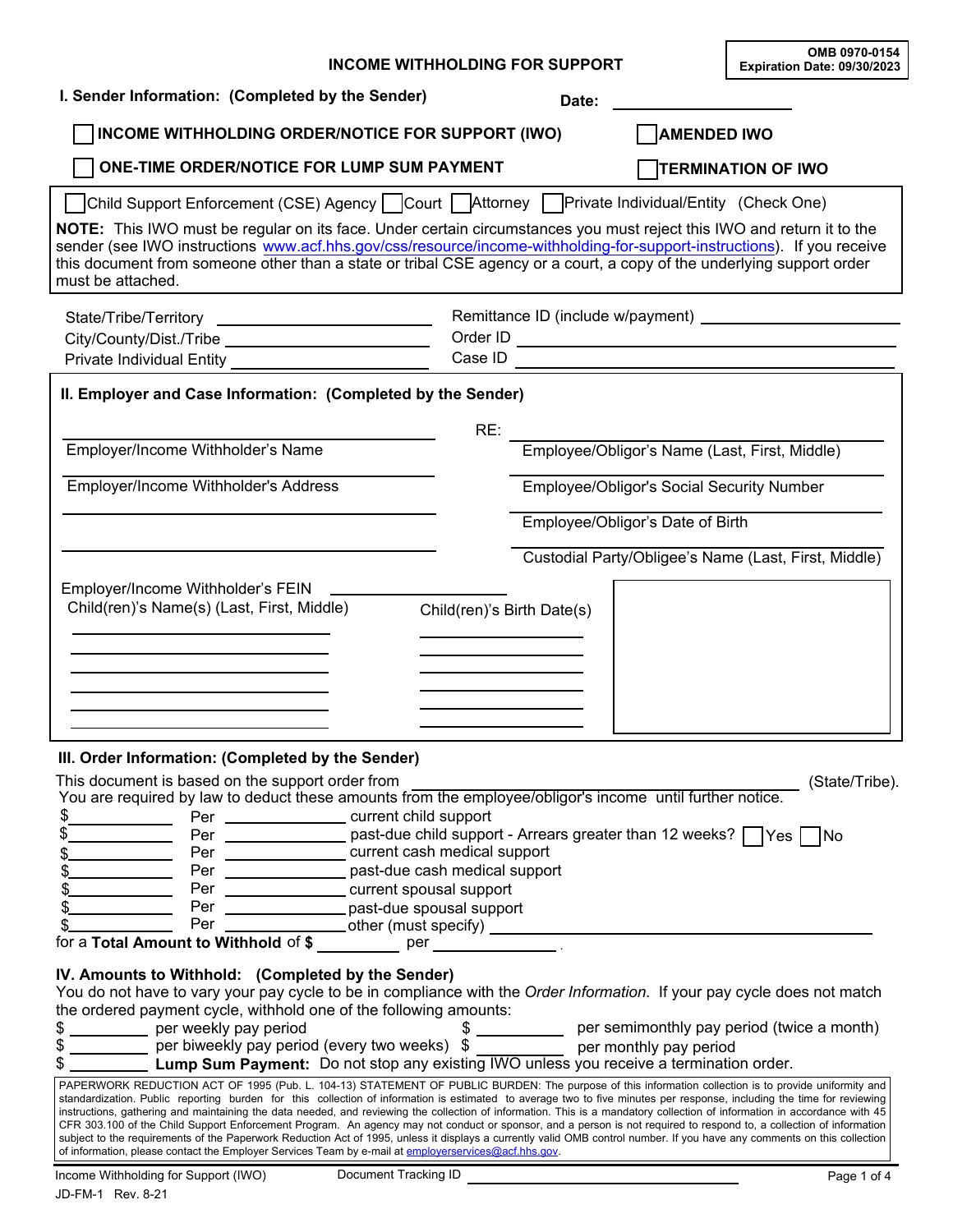| Employer/Income Withholder's Name: | Employer/Income Withholder's FEIN: |      |
|------------------------------------|------------------------------------|------|
| Employee/Obligor's Name:           |                                    | SSN: |
| Case ID:                           | Order ID:                          |      |

## **V. Remittance Information: (Completed by the Sender except for the "Return to Sender" check box.)**

If the employee/obligor's principal place of employment is \_\_**Connecticut** \_\_(State/Tribe), you must begin withholding no later than the first pay period that occurs \_**14** \_days after the date of **<u>service</u>** of the order/notice. Send payment within \_**7** business days of the pay date. If you cannot withhold the full amount of support for any or all orders for this employee/ obligor, withhold % of disposable income for all orders. If the employee/obligor's principal place of employment is not **Connecticut** (State/Tribe), obtain withholding limitations, time requirements, the appropriate method to allocate among multiple child support cases/orders and any allowable employer fees from the jurisdiction of the employee/obligor's principal place of employment. **Connecticut**

State-specific withholding limit information is available at www.acf.hhs.gov/css/resource/state-income-withholdingcontacts-and-program-requirements. For tribe-specific contacts, payment addresses, and withholding limitations, please contact the tribe at www.acf.hhs.gov/sites/default/files/programs/css/tribal\_agency\_contacts\_printable\_pdf.pdf or www.bia.gov/tribalmap/DataDotGovSamples/tld\_map.html .

You may not withhold more than the lesser of: 1) the amounts allowed by the Federal Consumer Credit Protection Act (CCPA) [15 USC §1673 (b)]; or 2) the amounts allowed by the law of the state of the employee/obligor's principal place of employment if the place of employment is in a state; or the tribal law of the employee/obligor's principal place of [employment if the place of employment is under tribal jurisdiction. The CCPA is available at www.dol.gov/sites/dolgov/](www.dol.gov/sites/dolgov/files/WHD/legacy/files/garn01.pdf) files/WHD/legacy/files/garn01.pdf. If the Order Information section does not indicate that the arrears are greater than 12 weeks, then the employer should calculate the CCPA limit using the lower percentage.

If there is more than one IWO against this employee/obligor and you are unable to fully honor all IWOs due to federal, state, or tribal withholding limits, you must honor all IWOs to the greatest extent possible, giving priority to current support before payment of any past-due support.

If the obligor is a nonemployee, obtain withholding limits from the **Supplemental Information** section in this IWO. This information is also available at www.acf.hhs.gov/css/resource/state-income-withholding-contacts-and-programrequirements.

Remit payment to Connecticut - CCSPC \*\*This stands for "Centralized Child Support Processing Center" (SDU/Tribal Order Payee) at **PO BOX 990032, Hartford, CT, 06199-0032** (SDU/Tribal Payee Address)

Include the Remittance ID with the payment and if necessary this locator code of the SDU/Tribal order payee **0900003**on the payment.

To set up electronic payments or to learn state requirements for checks, contact the State Disbursement Unit (SDU). Contacts and information are found at www.acf.hhs.gov/css/resource/sdu-eft-contacts-and-program-requirements.

**Return to Sender (Completed by Employer/Income Withholder).** Payment must be directed to an SDU in accordance with sections 466(b)(5) and (6) of the Social Security Act or Tribal Payee (see Payments in Section VI). If payment is not directed to an SDU/Tribal Payee or this IWO is not regular on its face, you must check this box and return the IWO to the sender.

| If Required by State or Tribal Law:<br>Signature of Judge/Issuing Official: |  |
|-----------------------------------------------------------------------------|--|
| Print Name of Judge/Issuing Official:                                       |  |
| Title of Judge/Issuing Official:                                            |  |
| Date of Signature:                                                          |  |

If the employee/obligor works in a state or for a tribe that is different from the state or tribe that issued this order, a copy of this IWO must be provided to the employee/obligor.

If checked, the employer/income withholder must provide a copy of this form to the employee/obligor.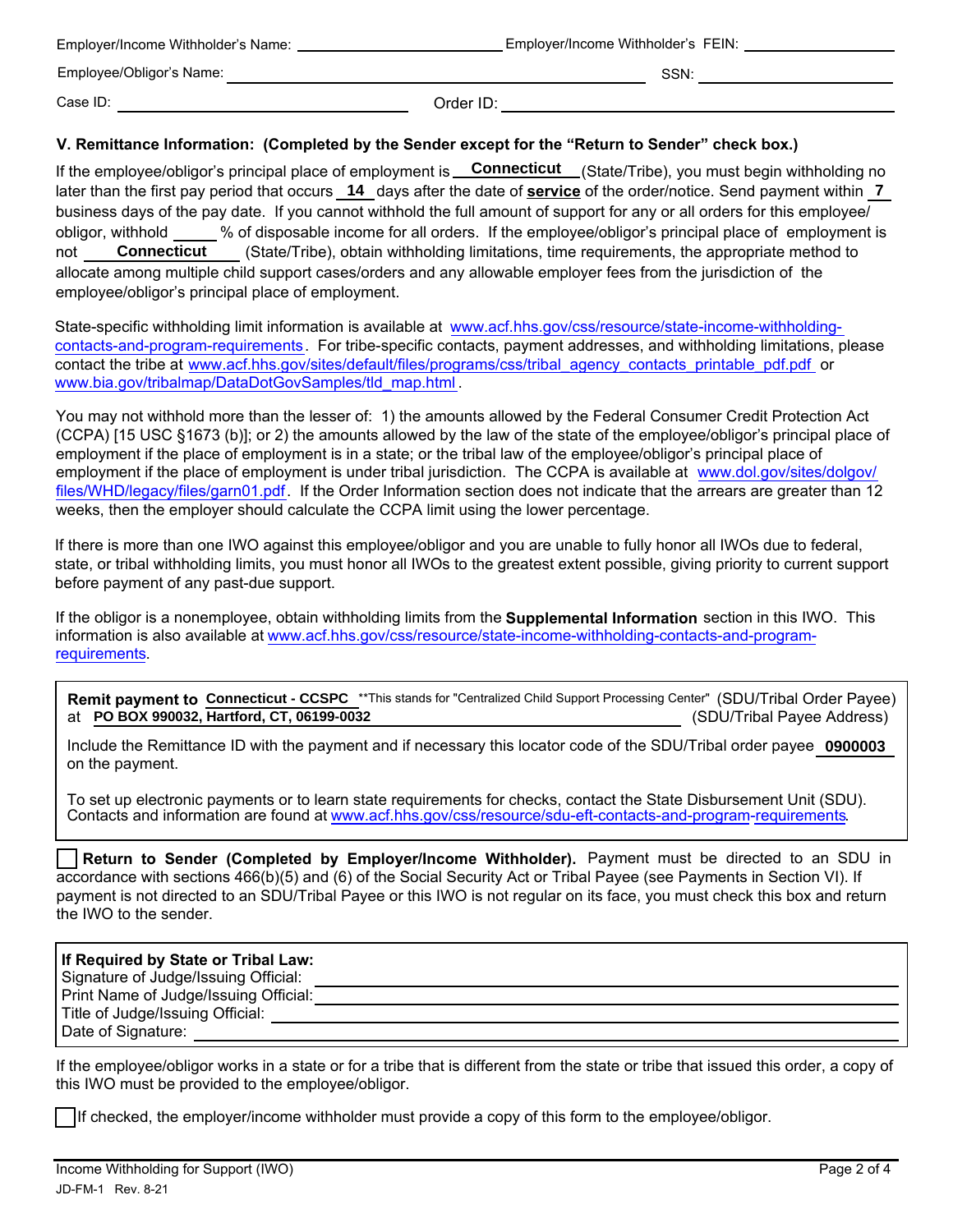| Employer/Income Withholder's Name: |           | Employer/Income Withholder's FEIN: |  |
|------------------------------------|-----------|------------------------------------|--|
| Employee/Obligor's Name:           |           | SSN:                               |  |
| Case ID:                           | Order ID: |                                    |  |

## **VI. Additional Information for Employers/Income Withholders: (Completed by the Sender)**

**Priority:** Withholding for support has priority over any other legal process under State law against the same income (section 466(b)(7) of the Social Security Act). If a federal tax levy is in effect, please notify the sender.

**Payments:** You must send child support payments payable by income withholding to the appropriate State Disbursement Unit or to a tribal CSE agency within 7 business days, or fewer if required by state law, after the date the income would have been paid to the employee/obligor and include the date you withheld the support from his or her income. You may combine withheld amounts from more than one employee/obligor's income in a single payment as long as you separately identify each employee/obligor's portion of the payment. Child support payments may not be made through the federal Office of Child Support Enforcement (OCSE) Child Support Portal.

**Lump Sum Payments:** You may be required to notify a state or tribal CSE agency of upcoming lump sum payments to this employee/obligor such as bonuses, commissions, or severance pay. Contact the sender to determine if you are required to report and/or withhold lump sum payments. Employers/income withholders may use OCSE's Child Support Portal ([ocsp.acf.hhs.gov/csp/\)](ocsp.acf.hhs.gov/csp/) to provide information about employees who are eligible to receive lump sum payments and to provide contacts, addresses, and other information about their companies. Child support payments may not be made through the federal OCSE Child Support Portal.

**Liability:** If you have any doubts about the validity of this IWO, contact the sender. If you fail to withhold income from the employee/obligor's income as the IWO directs, you are liable for both the accumulated amount you should have withheld and any penalties set by state or tribal law/procedure.

## **See Section 52-362 (f) of the Connecticut General Statutes.**

**Anti-discrimination:** You are subject to a fine determined under state or tribal law for discharging an employee/obligor from employment, refusing to employ, or taking disciplinary action against an employee/obligor because of this IWO. **See Section 52-362 (j) of the Connecticut General Statutes.**

**Supplemental Information:** \_

**For additional information on how to calculate disposable earnings, go to: https://ct.smartchildsupport.com/ and/or Section 52-362 (e) of the Connecticut General Statutes. For non-employers see Section 52-362 (f) of the Connecticut General Statutes to determine when payments must begin.** 

**To Any Proper Officer: You are ordered to make due service of this IWO for Support (4 pages) on the Employer/Income Withholder named on the first page of this order.**